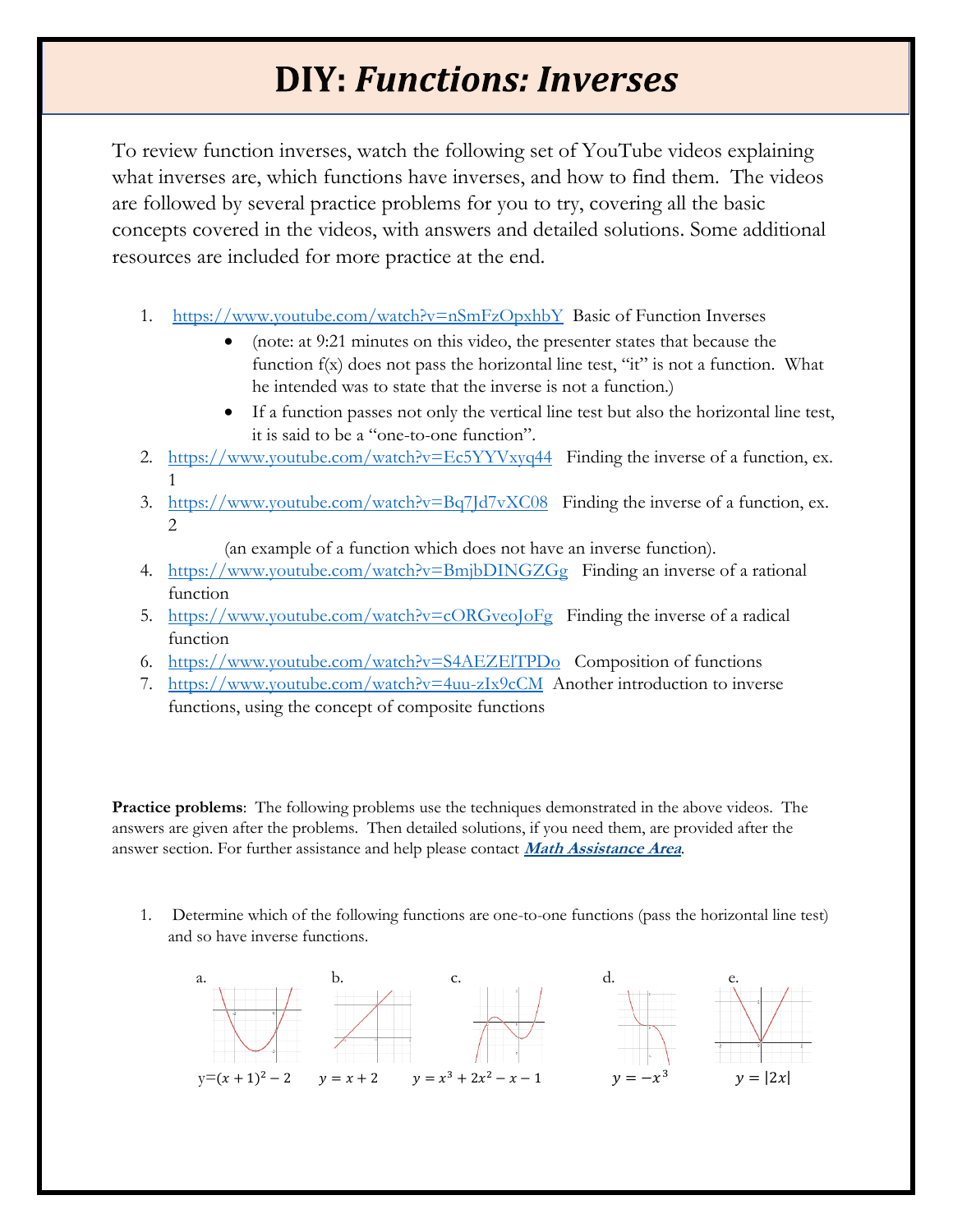

- 2. For each of the functions in ex. 1, what are the domain and range? For those which are one-to-ones functions, what would be the domain and range of each inverse?
- 3. For each of the functions in ex. 1 for which the inverse function exists, find the inverse.
- 4. For each of the functions graphed below, sketch the inverse function or state that inverse is not a function (the inverse function does not exist).



- 5. Given:  $f(x) = 3x 2$ , find the inverse  $f^{-1}(x)$ . Then prove these functions are inverses using composition of functions.
- 6. Use composition of functions to determine if the following pairs of functions are inverses of each other.

a. 
$$
f(x) = \frac{3}{4}x + 8
$$
 and  $g(x) = \frac{-4}{3}x - 8$   
\nb.  $f(x) = \sqrt[3]{x - 6} + 3$  and  $g(x) = (x - 3)^3 + 6$ 

#### **Answers:**

- 1. b, d, g, and h are one-to-one
- 2. a. D:  $(-\infty,\infty)$ , R:  $[-2,\infty)$ ; (no inverse function) b. D:  $(-\infty,\infty)$ , R:  $(-\infty,\infty)$ ; inverse: D and R both  $(-\infty,\infty)$ c. D:  $(-\infty,\infty)$ , R:  $(-\infty,\infty)$ ; (no inverse function) d. D:  $(-\infty,\infty)$ , R:  $(-\infty,\infty)$ ; inverse: D and R both  $(-\infty,\infty)$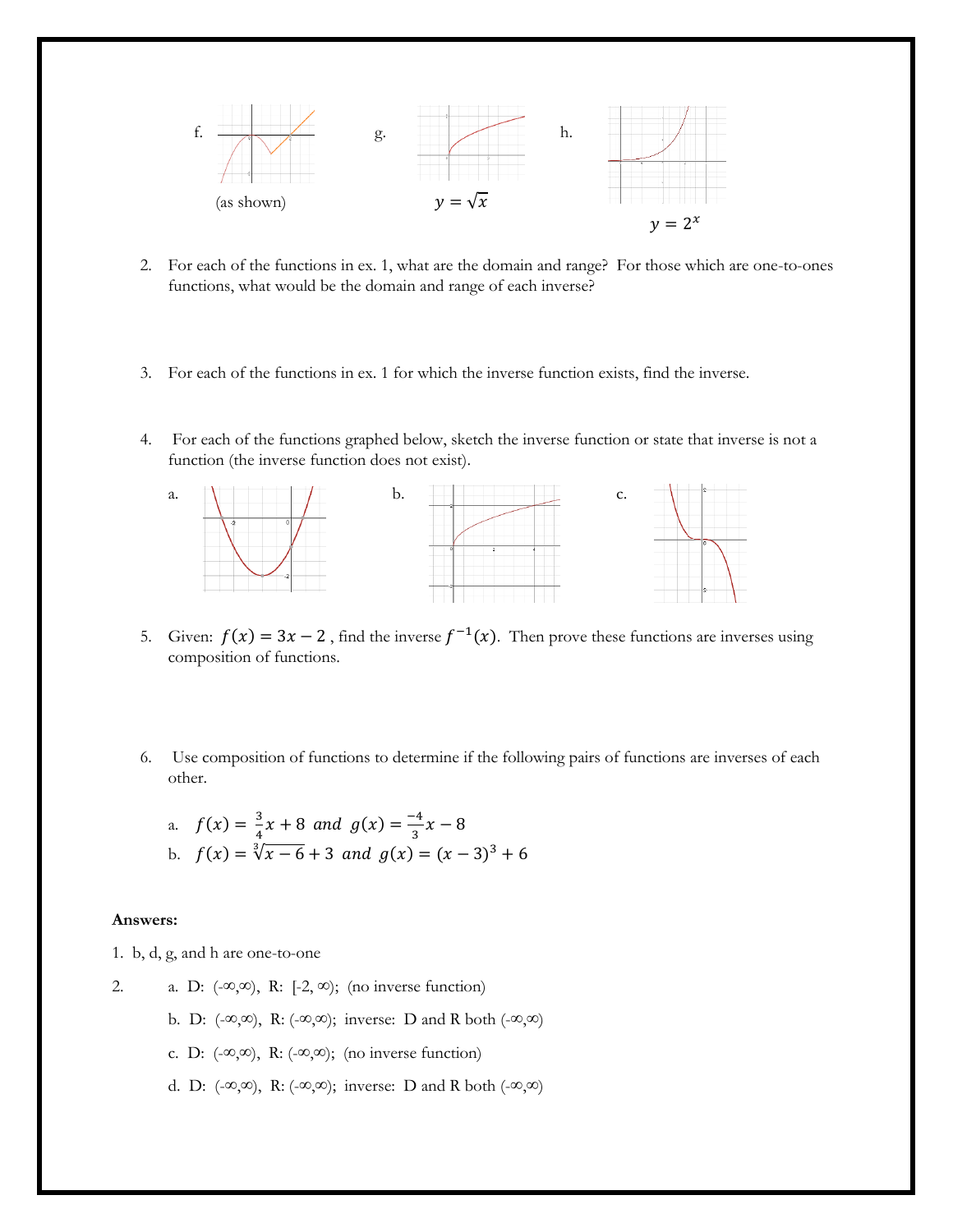e. D: (-∞,∞), R: [0,∞); (no inverse function)

f. D:  $(-\infty,\infty)$ , R:  $(-\infty,\infty)$ ; (no inverse function)

g. D: [0,∞), R: [0,∞); inverse: D: [0,∞), R: [0,∞)

h. D: (-∞,∞), R: (0,∞); inverse: D: (0,∞), R: (-∞,∞)

3. b.  $f^{-1}(x) = x - 2$  d.  $f^{-1}(x) = -\sqrt[3]{x}$  g.  $f^{-1}(x) = x^2, x \ge 0$  h.  $f^{-1}(x) = \log_2 x$ 









 (inverse is graphed here, but it is not a function)

5. Inverse:  $y = \frac{x+2}{2}$ 3

6. a. not inverses b. inverses

(see following pages for detailed solutions)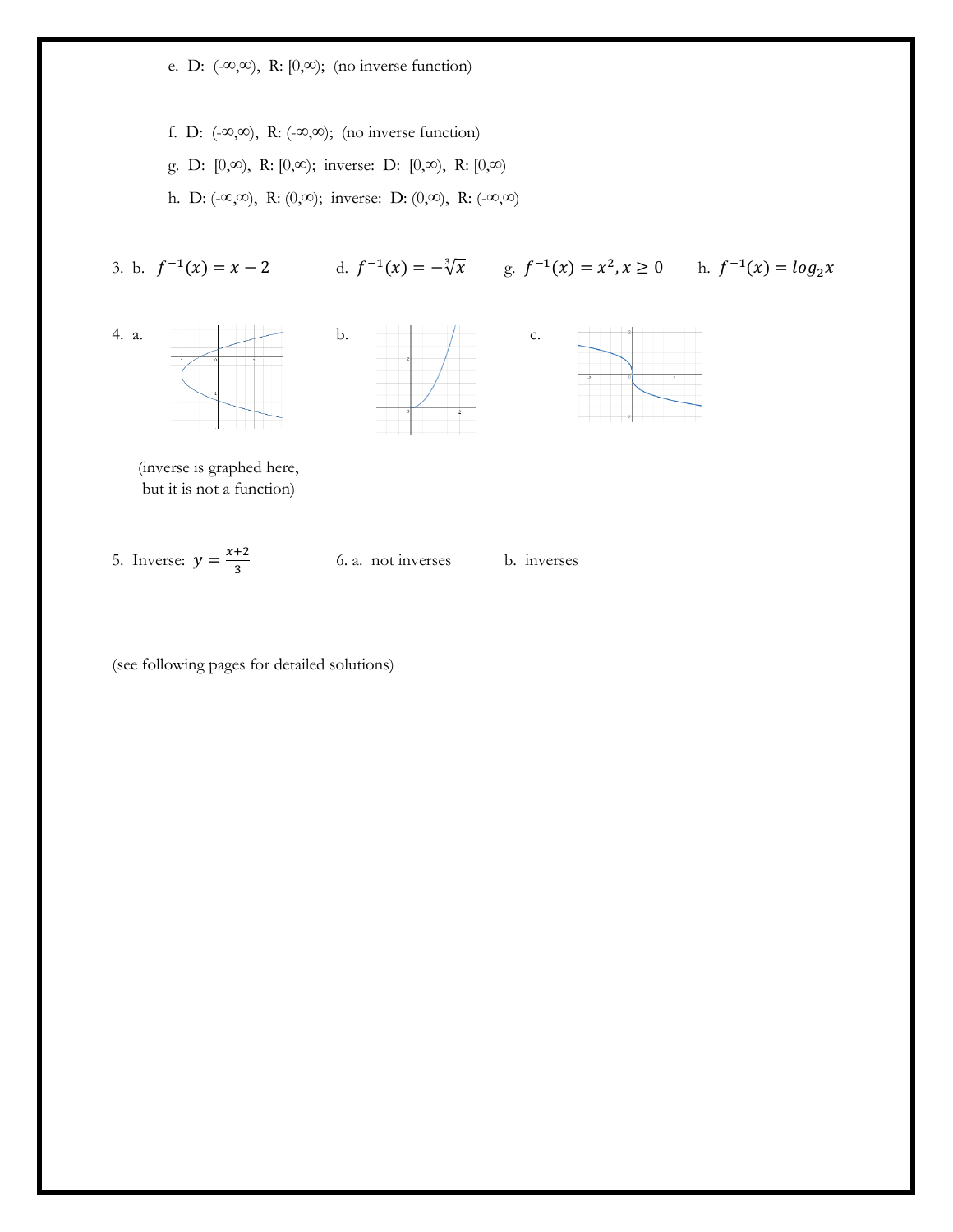#### **Detailed Solutions**

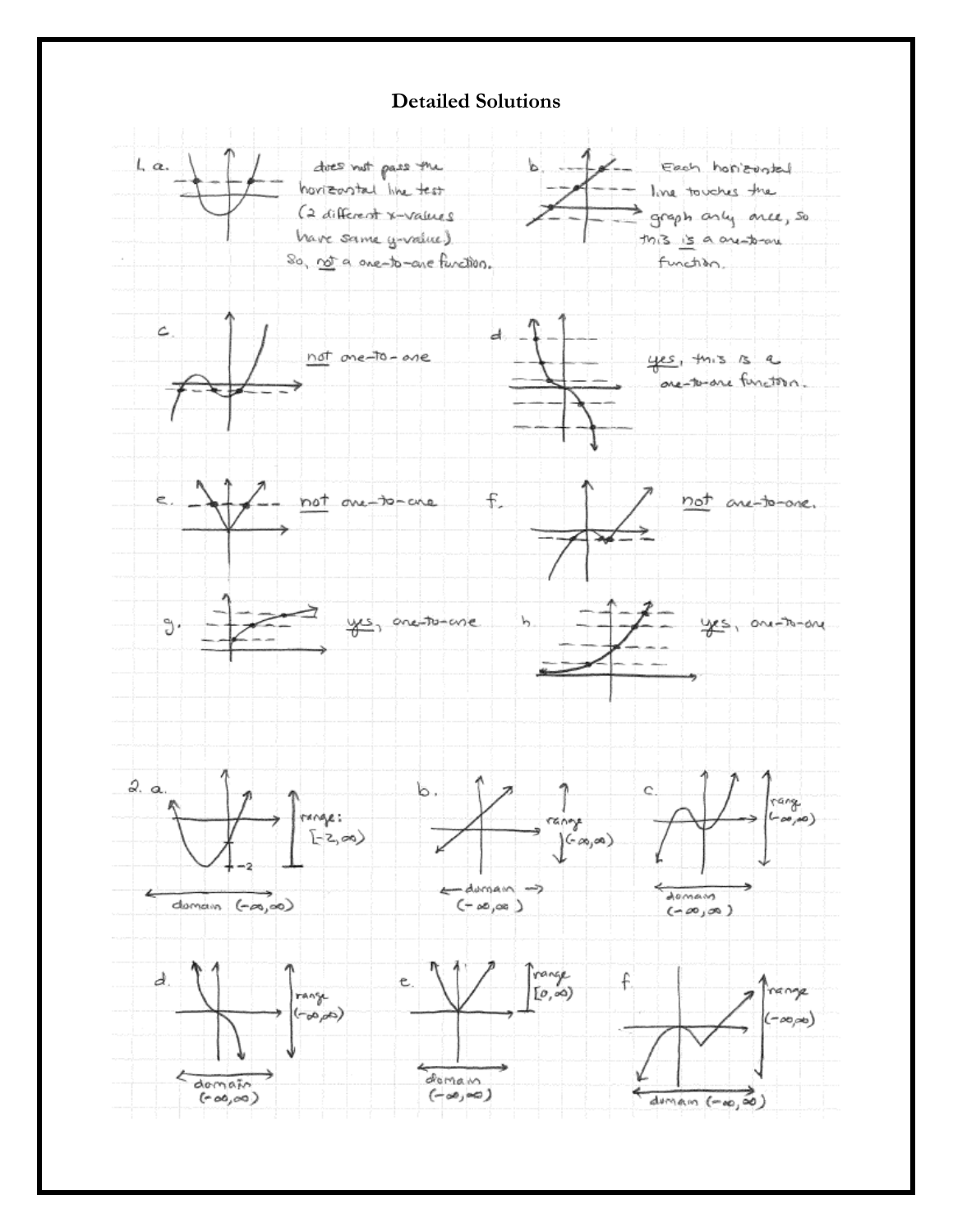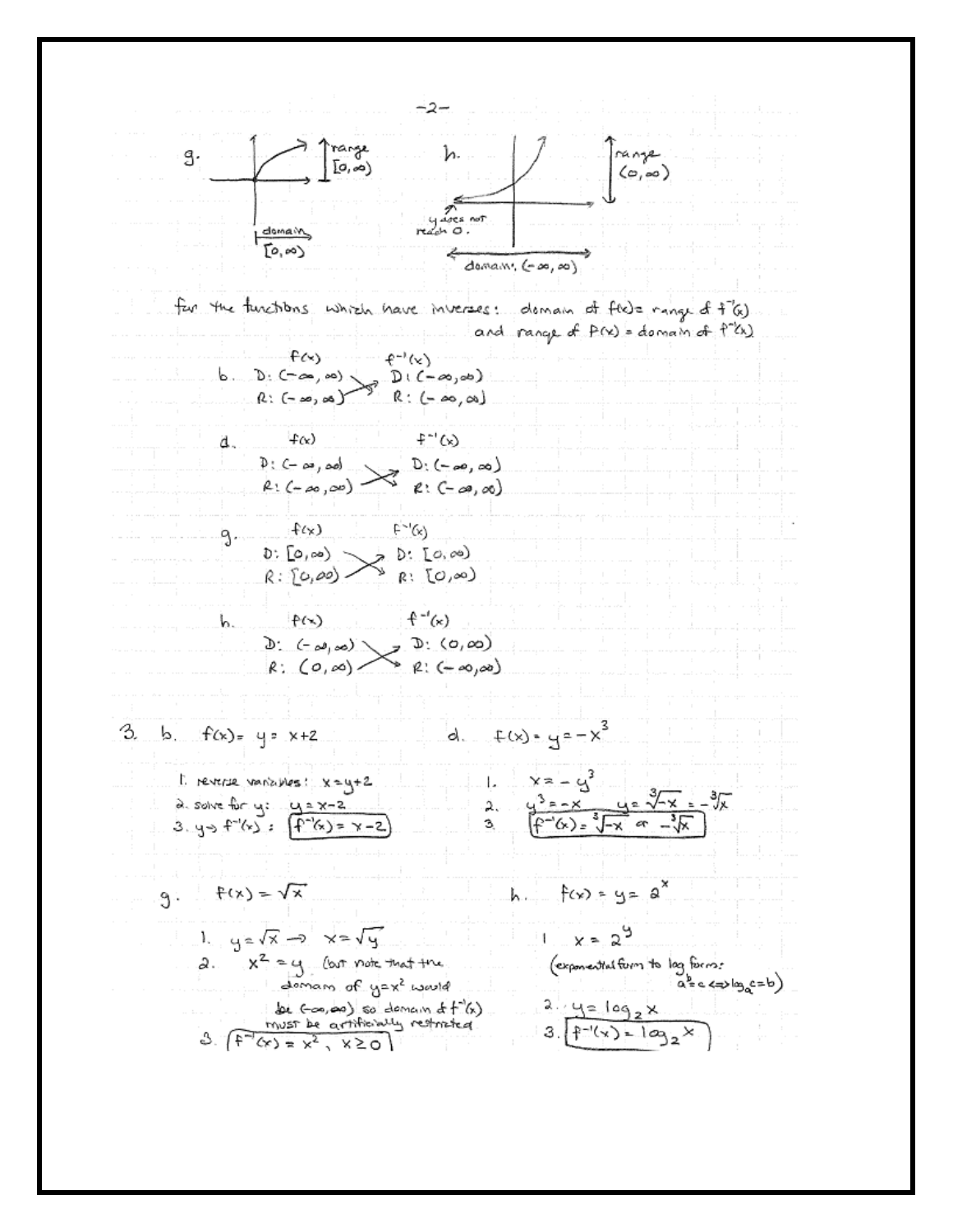

 $-3-$